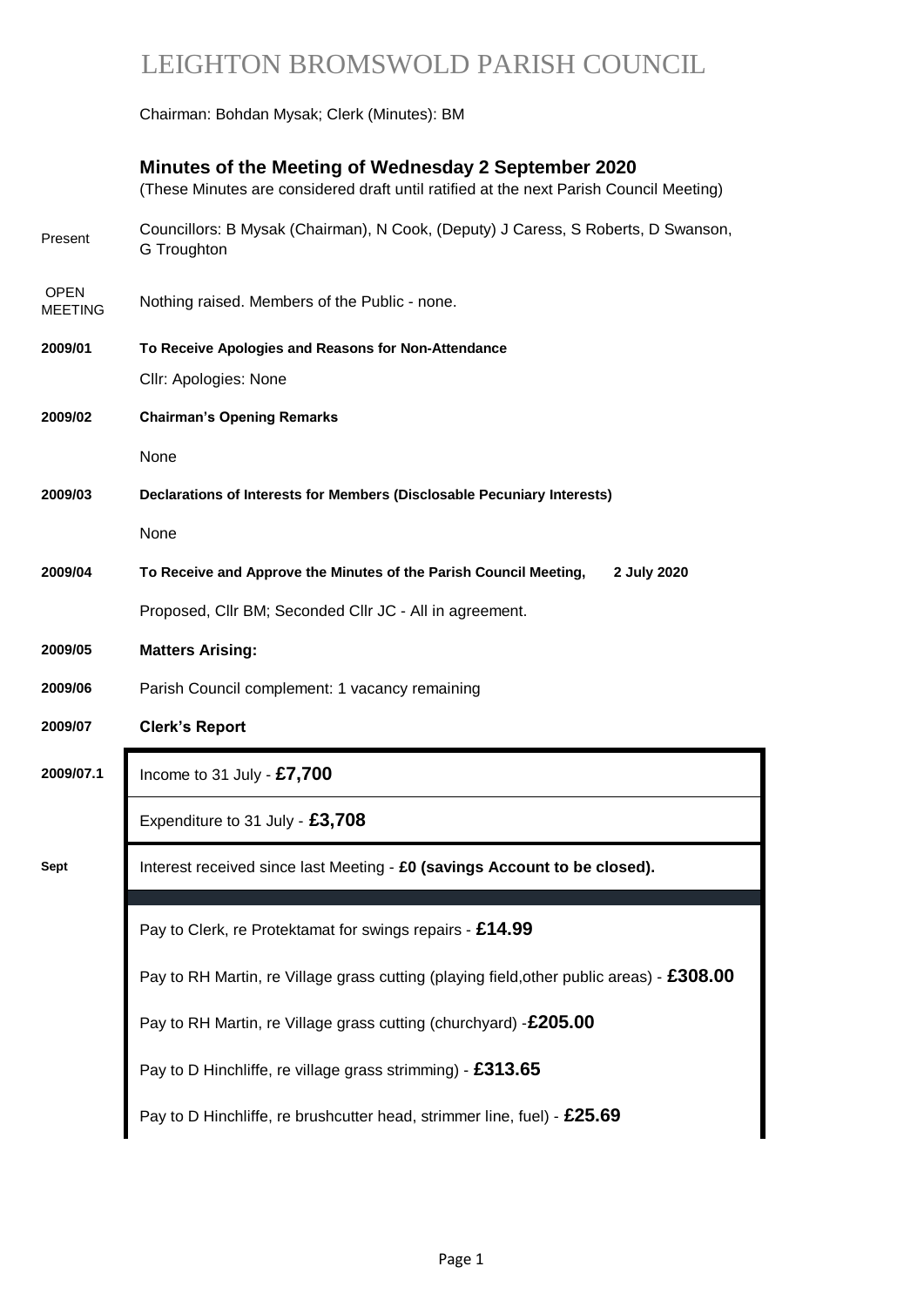Bank Balance at 30 July (includes recommended minimum reserve) - **£13,735**

In view of the balance, Cllr Mysak proposed that no request be made to the LBSC for a donation to the annual insurance - Agreed by all.

#### **2009/07.2 Bank Reconciliation to end of Aug**:

Fully reconciled. No outstanding payments.

#### **2009/07.3 Banking**:

Savings account has been closed due to low interest rate (0.01%)

# **2009/07.4 Certificate of Exemption & Internal Audit:**

Audit documents removed from notice board at July end as period of inspection ended.

#### **2009/07.5 Annual Review of Policy Documents:**

- 1 Code of Conduct no change. **Cllr BM to post on website.**
- 2 Standing Orders **revised version to be circulated by Cllr BM and agreed.**
- 3 Financial Regulations **revised version to be circulated by Cllr BM and agreed**
- 4 Risk Management Policy no change. **Cllr BM to post on website.**
- **2009/07.5** 5 - Health and Safety Policy - no change. **Cllr BM to post on website.** 6 - Data Privacy and Protection Policy - **new version to be circulated by Cllr BM and**

# **agreed**

- 7 Equal Opportunities Policy no change. **Cllr BM to post on website.**
- 8 Publication (Transparency) Policy no change. **Cllr BM to post on website.**

Cllr Mysak read out and proposed a draft of the Data Privacy and Protection Policy. Owing to printer problems, copies could not be circulated but would be sent to Members after the Meeting for their comments/ agreement, together with the revised (slightly) Standing Orders and Financial Regulations. **Cllr Mysak would post all Policy documents on the website before the end of** 

#### **Assets:**

**September.**

**2009/07.6** List goes back at least 20 years. Items stay at purchase cost until written off. **Cllrs. to review list and make recommendations for write off/ disposal at the next Meeting.**

# **2009/08 Planning Report: Cllr JC**

MOD has posted an objection based on "breach of covenant" as property was sold with restriction of use for agriculture only. **Cllr BM to check with OWPC on planning application.**

# **2009/09 Playing field report: Cllr BM**

**Playground is now officially open.**

A resident will provide new signage which will be placed on the notice board. **Cllr BM to arrange.**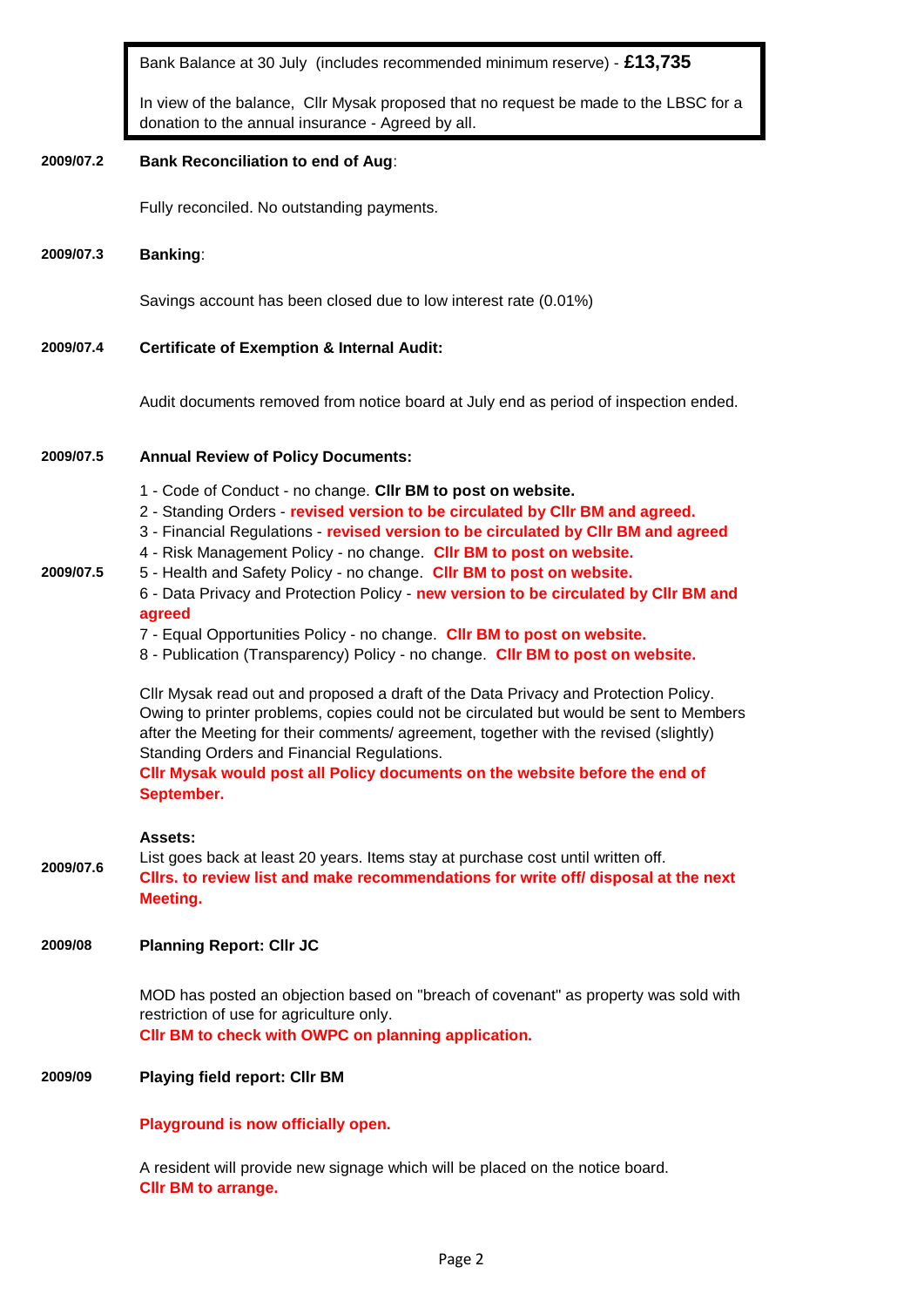Tree maintenance has taken place. Awaiting invoice.

#### **Replacement bench has been agreed. Cllr BM to advise on options..**

#### **2009/10 Tree report: Cllr NC**

a) Tree Maintenance Staunch Hill East (incl No 3) concerned about sycamore tree roots going into segue and under house.

b) Horse chestnut tree near pub may need to come down as it appears to be failing. C) Additional tree problems (root damage) identified in The Avenue.

Awaiting confirmation from HA on ownership of the land (Highways Agency or residents?) on which the trees sit, so we can determine who is legally responsible. The Chairman believes this to be Highways Agency responsibility and that this is simply delaying tactics. We also hope to have a visit from the County Tree Officer to look at the chestnut tree which is one of the only two in the parish with red blossom - to see if it can be saved.

**Cllr NC to carry out a full tree survey with assistance from our resident tree expert (delayed because of ill health).**

**2009/11 Annual Grass Cutting of the A14 junction:**

Cutting has been done during July. **Cllr BM to write to Highways to request an earlier cut in future years.**

#### **2009/12 Website update:**

https://leightonbromswold-pc.org.uk/ is up to date with Audit Return documents, Agendas and Minutes. Procedures and Policies will be added after the Meeting.

Statistics showing erroneous data for last month - 2004 visits! Daily hits look more reliable at 12-15 hits per day. **Cllr BM to check with Netwise.**

**2009/13 Refurbishment of village notice board:** 

**Cllr BM has installed the repaired notice board door and suggested a repainting of the board which he will carry out.**

#### **2009/14 Check/ maintainance of other village street furniture:**

**Council to carry out survey at same time as annual risk assessment (within next 3 months) - All**

#### **2009/15 Village drains**

HDC carried out drain cleaning on The Avenue and Sheep Street. **Cllr NC to report the silted drain off the Avenue by the pub.**

**Cllr BM to follow up.**